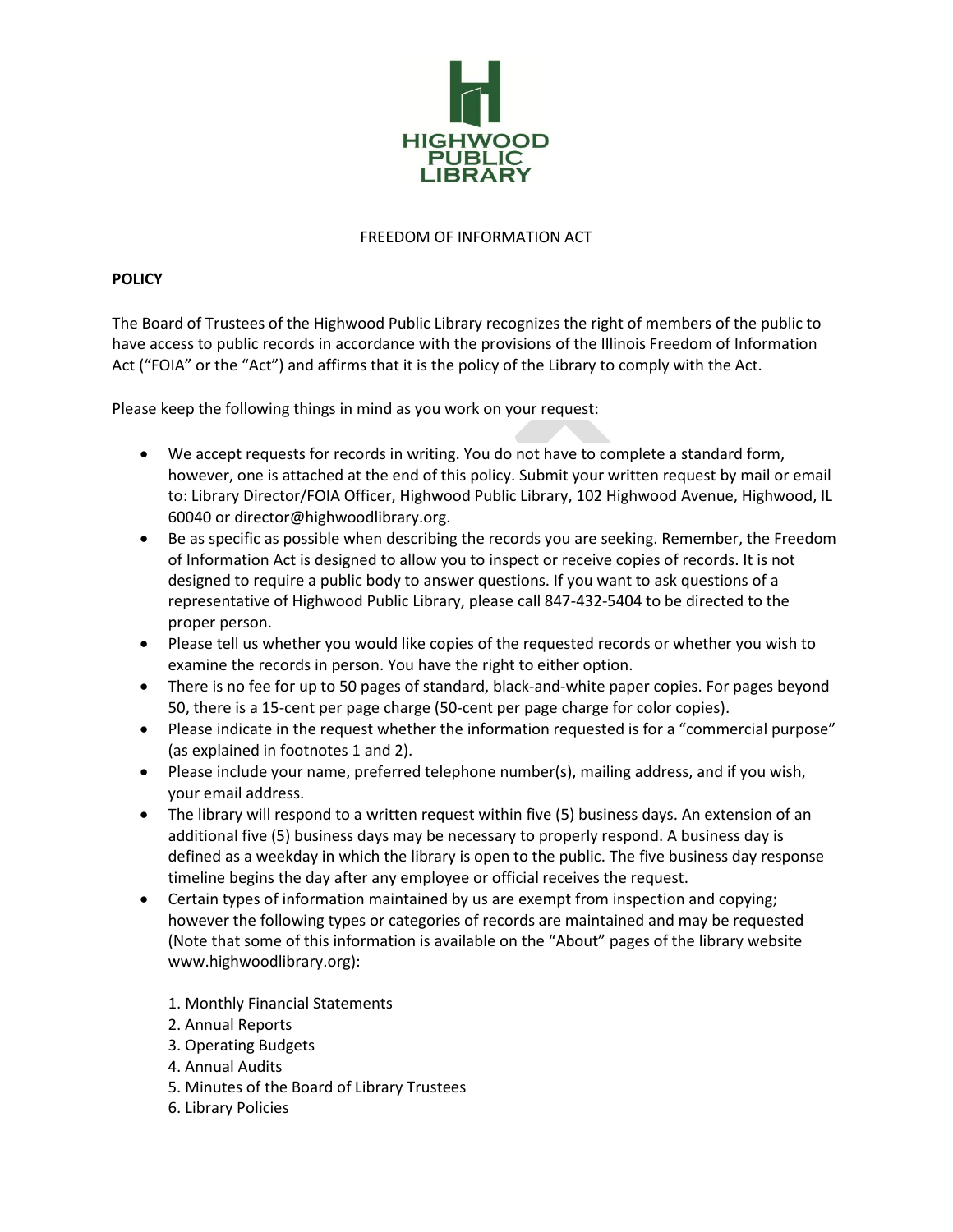

- 7. Bids and Specifications
- 8. Annual Reports to the Illinois State Library

Pursuant to Illinois law (5 ILCS 120/7.3), a list of employees whose salary and benefit packages are \$75,000 or greater is available for inspection at Highwood Public Library's Director's office.

(1) "Commercial purpose" is defined in the Act as "the use of any part of a public record or records, or information derived from public records, in any form for sale, resale, or solicitation or advertisement for sales or services." However, there are exceptions for news media, non-profits, scientific and academic organizations for disseminate news, articles or opinions of public interest, or research or education.

(2) In the event a "commercial interest" is involved, additional questions can be asked of the requestor by the public body FOIA officer in order to determine the classification, then the public body has up to 21 days to respond and either deny the request based on exemptions or undue burden; or estimate the time and cost of the copying from prepayment; or provide the documents requested.

**Approved: May 23, 2022**